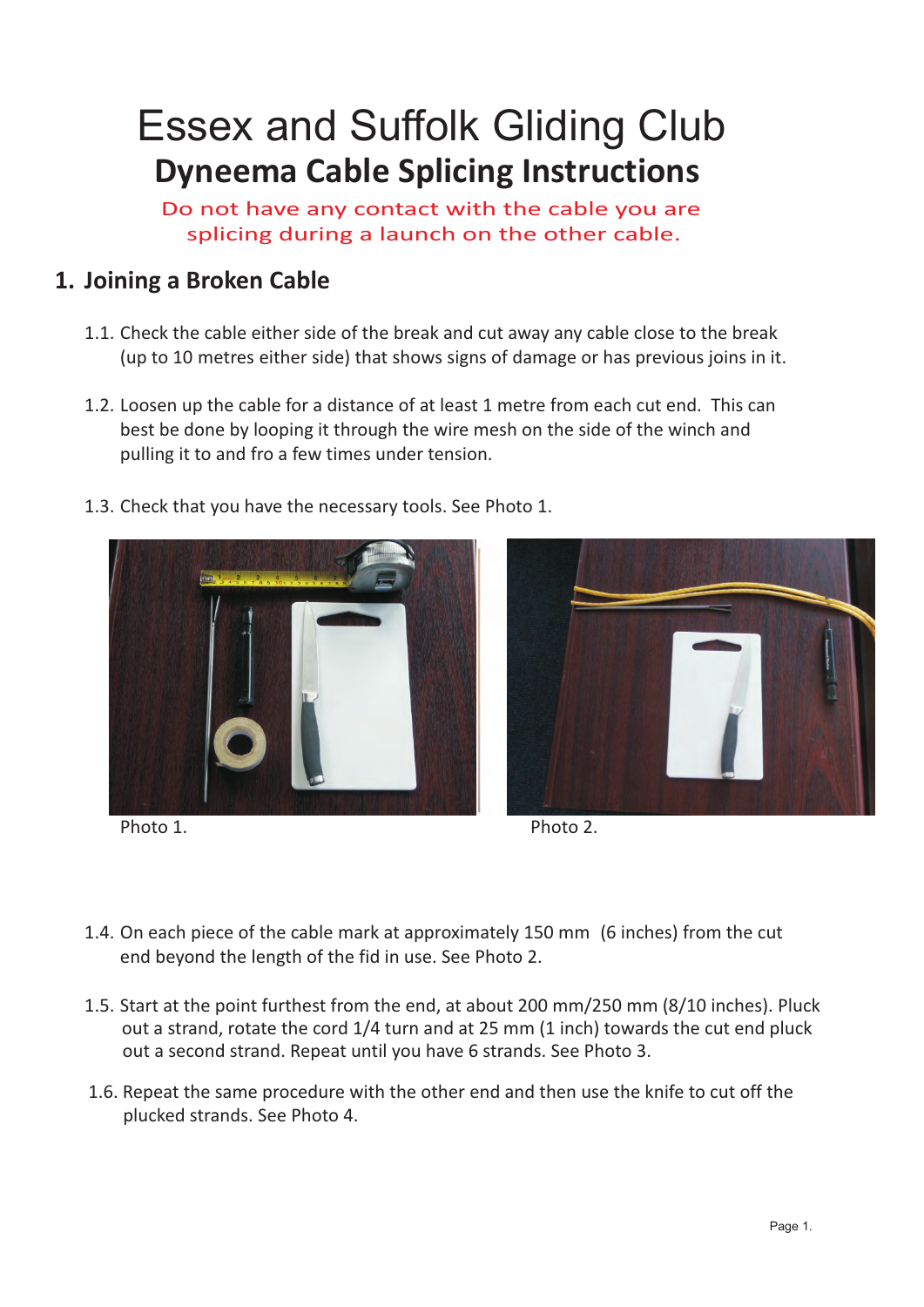

Photo 3.

- 1.7. Fit one end of cable to the fid. Make sure the end is snugly fitted into the hinged or grooved end of the fid. Close the hinge and bind it with adhesive tape. Make sure the tape is fitted smoothly (without wrinkles) and continue until it has just run on to the cable beyond the fid. Do not use too much tape. If it is too thick it will hamper the next stages. See Photo 5.
- 1.8. Push the fid, attached to the end of one piece of cable, through the other piece of cable at your first mark, fid length plus 150 mm (6 inches). Make sure you go between the strands and roughly centrally. Go through at  $90^{\circ}$ . Do not pierce the strands. See Photo 6.



Photo 5. Photo 6.

- 1.9. Pull the cable through until the two cut ends meet.
- 1.10. On the side towards the unbroken cable, not the cut end, you can open up the cable by pushing it along its axis, you will see little holes where the strands open up. Skip two holes from the exit point where the fid came out and push the fid into the third hole at an angle of about  $45^\circ$ . This means it should come out at the fourth hole on the underside. See Photo 7.
- 1.11. Repeat this once more another three holes from the previous exit point. See Photo 8.
- 1.12. Starting a further three holes along the cable feed the fid into the centre of the cable and work the cable over the fid until the tip of the fid is twice its length